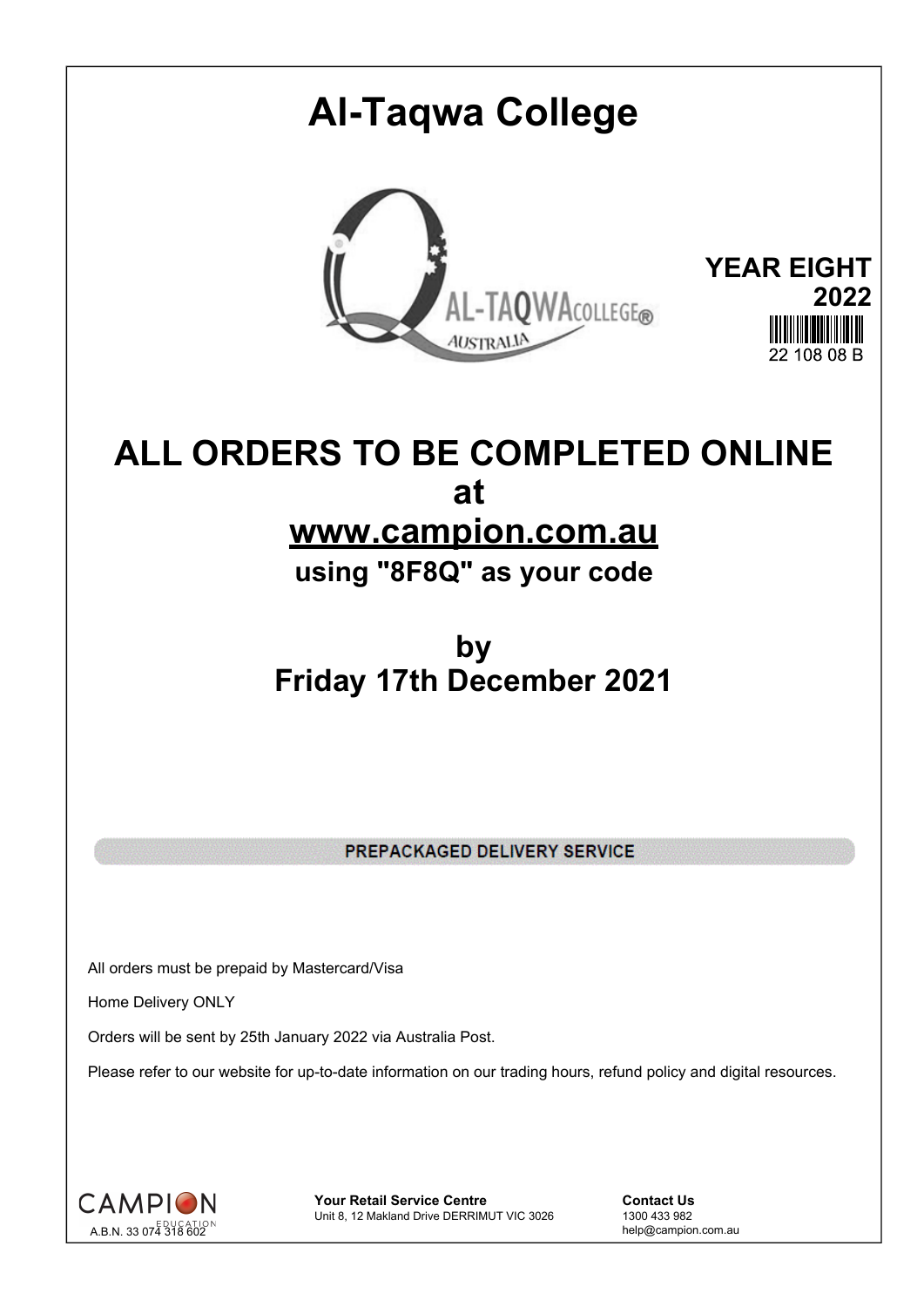Description

#### **YEAR EIGHT**

IV

Location

Price

**Please note that there are digital products (eCode or cCode) on this Resource List. These items can only be ordered online, and cannot be refunded for change of mind. These products are single user licences and are only valid for 1 year (unless otherwise stated).**

**SUBJECTS**

### **ART**

*A separate list will be communicated to parents regarding Art requirements.*

#### **DIGITAL TECHNOLOGIES**

| 1 x USB Pocket Flash Drive 32GB - NO RETURNS  \$13.95                                | $1$ $\Box$ | P52086 | 1 x Graph Pad A4 2mm 25/40 Leaf 7 Hole Punched $$2.40$ 19 $\Box$                |                    | P55670 |
|--------------------------------------------------------------------------------------|------------|--------|---------------------------------------------------------------------------------|--------------------|--------|
| 1 x Display Book A4 20 Pocket Black Refillable \$2.00                                | $2 \Box$   | P55442 |                                                                                 |                    | P55551 |
|                                                                                      | $3 \Box$   | P55152 | 1 x Calculator Casio Scientific FX-82AU Plus II 2E \$38.95 21                   |                    | P52000 |
| <b>ENGLISH AND ENGLISH - SEEP</b>                                                    |            |        | (Retain from previous year)                                                     |                    |        |
| 1 x Macquarie Pocket Dictionary plus BONUS<br>\$39.95<br>(Retain from previous year) | $4\Box$    | P10391 |                                                                                 |                    |        |
| 1 x Matilda AC Focus on English Year 8 Print Only [Rex \$30.95 5                     |            | P06799 | <b>MATHEMATICS - SEEP</b>                                                       |                    |        |
|                                                                                      |            | P08458 | Please choose ONE of the items below:<br><b>PRINT &amp; DIGITAL</b>             | <b>Choose One</b>  |        |
| 1 x Goodnight Mister Tom (Puffin Modern Classic) (New\$14.99                         | 7 O        | P07284 | 1 x ICE-EM AC Maths Year 8 (Print & Digital) 3E                                 | $$72.95$ 22 $\Box$ | P00247 |
|                                                                                      |            | P55135 | - OR - DIGITAL ONLY                                                             |                    |        |
|                                                                                      | $9$ $\Box$ | P55551 | 1 x Digital Camb AC ICE-EM Maths 8 (Access Code) \$59.95 23 ORDER ONLINE E00022 |                    |        |
| 1 x Loose Leaf Refills Reinforced A4 7mm Pkt 50  \$2.10 10                           |            | P56387 | Digital product available via access code                                       |                    |        |
| FOR SEEP STUDENTS ONLY TO ORDER:                                                     |            |        |                                                                                 |                    |        |
| 1 x Chinese Cinderella (Puffin) [Yen Mah] \$19.99 11 □                               |            | P00448 |                                                                                 |                    | P55551 |
|                                                                                      |            |        | 1 x Graph Pad A4 2mm 25/40 Leaf 7 Hole Punched  \$2.40 25 $\Box$                |                    | P55670 |

**FOOD TECHNOLOGY**

No Text Required.

#### **HEALTH & PHYSICAL EDUCATION**

**(ONLY Available from Campion Education)** 1 x Al-Taqwa College Year 8 Health and PE Workbook [Flexibooks] .................................................................... \$47.95 <sup>12</sup> P14678

#### **HUMANITIES**

|                                                                                         |                    |        | . וטטטע טווטופט טויד טו וואסטוויט טטטא                                           | <b>UNUVUU UNU</b> |        |
|-----------------------------------------------------------------------------------------|--------------------|--------|----------------------------------------------------------------------------------|-------------------|--------|
| Please Choose ONE of the items below:                                                   | <b>Choose One</b>  |        | <b>PRINT &amp; DIGITAL</b>                                                       |                   |        |
| <b>PRINT &amp; DIGITAL</b>                                                              |                    |        | 1 x Oxford VIC Science 8 (Print&Digital) 2E [Jenna \$64.95 27 □                  |                   | P30054 |
| 1 x Oxford VIC Humanities 8 (Print&Digital) 2E                                          | $$65.95$ 13 $\Box$ | P30050 |                                                                                  |                   |        |
| New Edition for 2022                                                                    |                    |        | New Edition for 2022<br>- OR -DIGITAL ONLY                                       |                   |        |
| <b>- OR -</b> DIGITAL ONLY                                                              |                    |        | 1 x Digital Oxford VIC Science 8 (Access Code) 2E \$44.95 28 ORDER ONLINE E30054 |                   |        |
| 1 x Digital Oxford VIC Humanities 8 (Access Code) \$45.95 14 ORDER ONLINE E30050<br>2F. |                    |        | Digital product available via access code<br>New Edition for 2022                |                   |        |
| Digital product available via access code<br>New Edition for 2022                       |                    |        | 1 x Exercise Book A4 8mm 96 Page  \$1.45 29 □                                    |                   | P55551 |
|                                                                                         |                    | P55551 | <b>SCIENCE - SEEP</b>                                                            |                   |        |

#### **ISLAMIC, QURANIC & ARABIC STUDIES**

A separate booklist will be posted on school website and Schoolbox regarding Arabic/Islamic Books.

TICK THE BOX FOR THE ITEMS REQUIRED

Description

#### IV Location Price

### **MATHEMATICS**

| Choose ONE of the three options below:<br>PRINT & DIGITAL                                                                                                                                                                                |         |    | <b>Choose One</b>      |        |
|------------------------------------------------------------------------------------------------------------------------------------------------------------------------------------------------------------------------------------------|---------|----|------------------------|--------|
| 1 x Cambridge VIC Essential Maths 8 (Print & Digital) \$72.95<br>- OR - If using a second-hand textbook, order the Interactive Reactivation code below:                                                                                  |         | 16 |                        | P08232 |
| 1 x Digital Camb VIC Essential Maths 8 Reactivation \$19.95 17 ORDER ONLINE E20192<br>Code 2F<br>(Choose carefully as this digital resource cannot be returned, refunded or exchanged if<br>you change your mind)<br>- OR - DIGITAL ONLY |         |    |                        |        |
| 1 x Digital Camb VIC Essential Maths 8 (Access<br>Code) 2E.<br>Can only order online at www.campion.com.au                                                                                                                               | \$59.95 |    | 18 ORDER ONLINE E20184 |        |
| 1 x Graph Pad A4 2mm 25/40 Leaf 7 Hole Punched                                                                                                                                                                                           | \$2.40  | 19 |                        | P55670 |
|                                                                                                                                                                                                                                          |         |    |                        | P55551 |

## **MATHEMATICS - SEEP**

| Please choose ONE of the items below:                                                     | <b>Choose One</b>               |
|-------------------------------------------------------------------------------------------|---------------------------------|
| <b>PRINT &amp; DIGITAL</b>                                                                |                                 |
| 1 x ICE-EM AC Maths Year 8 (Print & Digital) 3E<br>\$72.95<br>- OR - DIGITAL ONLY         | P00247<br>$22 \Box$             |
|                                                                                           |                                 |
| 1 x Digital Camb AC ICE-EM Maths 8 (Access Code) \$59.95 23 ORDER ONLINE E00022<br>3E.    |                                 |
| Digital product available via access code                                                 |                                 |
|                                                                                           | P <sub>55551</sub><br>$24 \Box$ |
| 1 x Graph Pad A4 2mm 25/40 Leaf 7 Hole Punched  \$2.40                                    | P55670<br>25<br>$\blacksquare$  |
| 1 x Calculator Casio Scientific FX-82AU Plus II 2E \$38.95<br>(Retain from previous year) | P52000<br>26                    |

#### **SCIENCE**

*Students will be provided the STILE Science Program which will be downloaded in class.*

| Please Choose ONE of the items below:                                                                                                                  |                    | <b>Choose One</b> |                    |
|--------------------------------------------------------------------------------------------------------------------------------------------------------|--------------------|-------------------|--------------------|
| PRINT & DIGITAL<br>1 x Oxford VIC Science 8 (Print&Digital) 2E [Jenna                                                                                  | $$64.95$ 27 $\Box$ |                   | P30054             |
| New Edition for 2022<br>- OR -DIGITAL ONLY                                                                                                             |                    |                   |                    |
| 1 x Digital Oxford VIC Science 8 (Access Code) 2E  \$44.95 28 ORDER ONLINE E30054<br>Digital product available via access code<br>New Edition for 2022 |                    |                   |                    |
|                                                                                                                                                        |                    | 29 I I            | P <sub>55551</sub> |

*Students will be provided the STILE Science Program which will be downloaded in class.*

| Please choose ONE of the items below:                                       | <b>Choose One</b> |                    |
|-----------------------------------------------------------------------------|-------------------|--------------------|
| <b>PRINT &amp; DIGITAL</b>                                                  |                   |                    |
| <b>-OR-DIGITAL ONLY</b>                                                     |                   | P03895             |
| 1 x Digital Good Science Vic 8 (Access Code) \$49.95 31 ORDER ONLINE E20617 |                   |                    |
|                                                                             |                   | P <sub>55551</sub> |